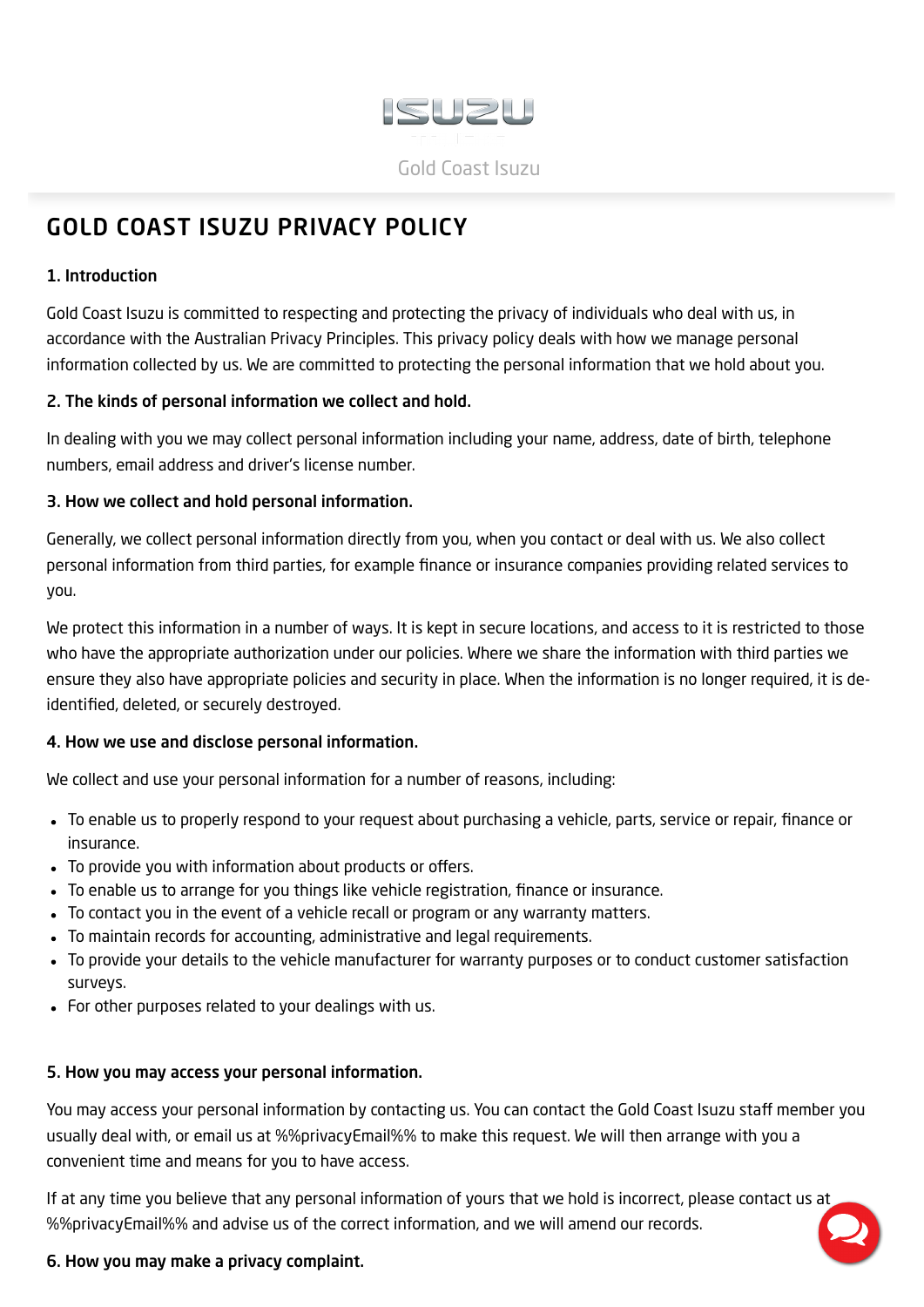complaint and respond to you with our findings and our proposed action, within 30 days. In the event you are dissatisfied with the outcome of the complaint of the investigation, you may refer your complaint to the Office of the Australian Information Commissioner.

#### 7. Transfer of personal information overseas.

Gold Coast Isuzu may disclose personal information (including credit information) to overseas recipients in order to provide their products and/ or services and for administrative or other management purposes.

Our business is affiliated with other businesses located overseas, such as vehicle manufacturers and original equipment manufacturers. In the course of doing business with you, we are likely to disclose some of your personal information to overseas recipients. However, we will only do so where:

- it is necessary to complete the transaction you have entered into; and
- you have provided consent; or
- we believe on reasonable grounds that the overseas recipient is required to deal with your personal information by enforceable laws which are similar to the requirements under the APPs; or
- it is otherwise permitted by law.

While it is not practicable to list every country in which such recipients may be located, recipients of such disclosures is likely to include countries where the parent company of our franchises exist, such as Japan and Germany.

#### 8. Changes to our policy

This Privacy Policy was updated in March 2014. We may update it from time to time at our discretion.

Our Contact details are:

Gold Coast Isuzu Address: 1 - 3 Newheath Drive, Arundel, QLD 4214 Phone: (07) 5583 8850

#### 9. Links to Other Sites

This site contains links to other Websites. We are not responsible for the Privacy Policies of other sites.

[Back](#page-0-0) To Top

| <b>TRUCK RANGE</b>  | <b>BUYING</b>             |
|---------------------|---------------------------|
| N Series            | <b>New Trucks</b>         |
| <b>F</b> Series     | Demo Trucks               |
| <b>FX Series</b>    | <b>Used Trucks</b>        |
| <b>FY Series</b>    | Finance                   |
| Giga Series         | <b>Finance Calculator</b> |
|                     | Fleet                     |
| <b>APPLICATIONS</b> | Request a Brochure        |
| <b>Tippers</b>      | Request a Quote           |